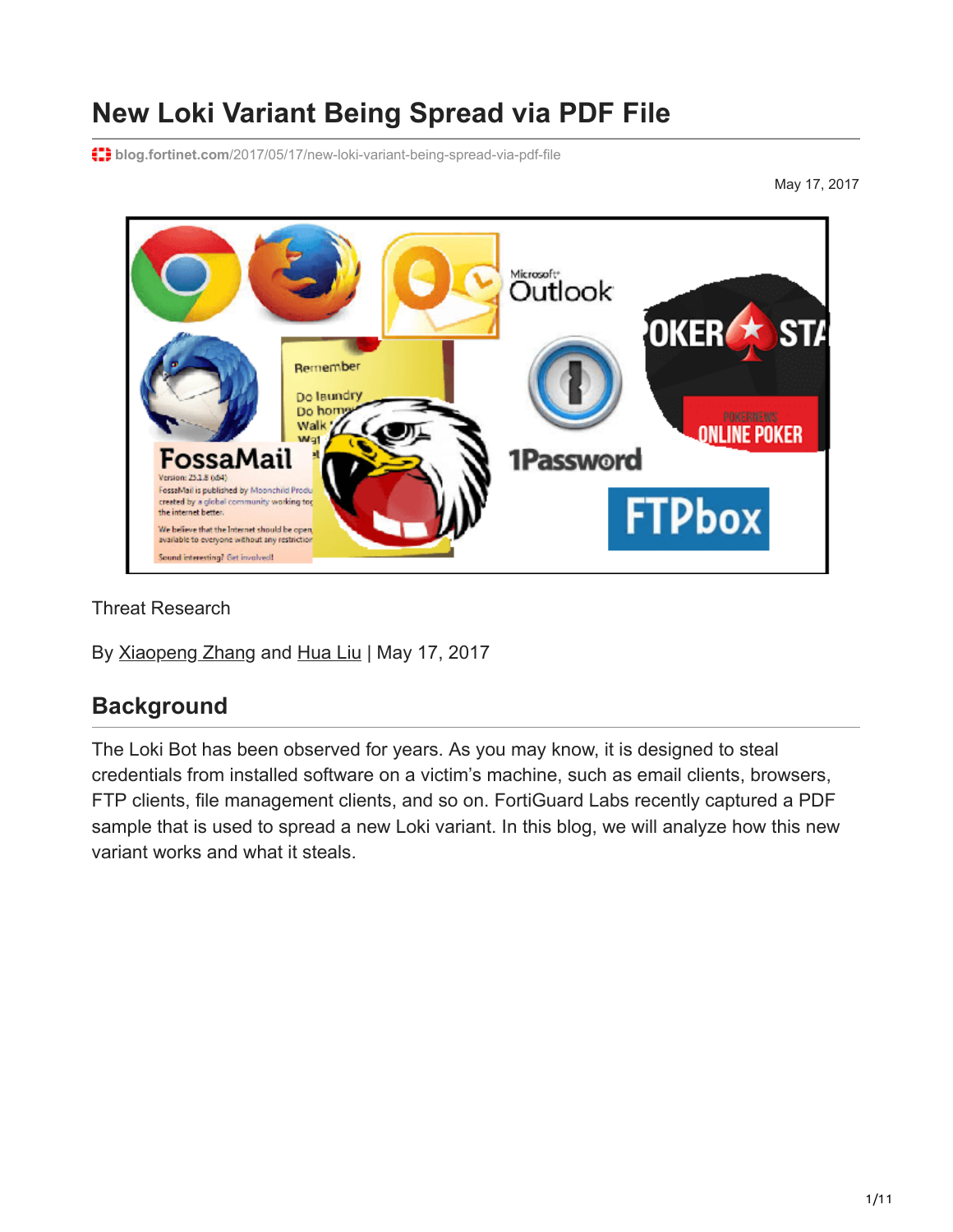

## **The PDF sample**



Sorry there was a problem and we can't open this PDF, if this happens again please try open in browsers

PDF FILE: 10.22kb DOWNLOAD

Figure 1. Content of the PDF sample

The PDF sample only contains one page, shown above, which includes some social engineering content to entice users to download and run the malware.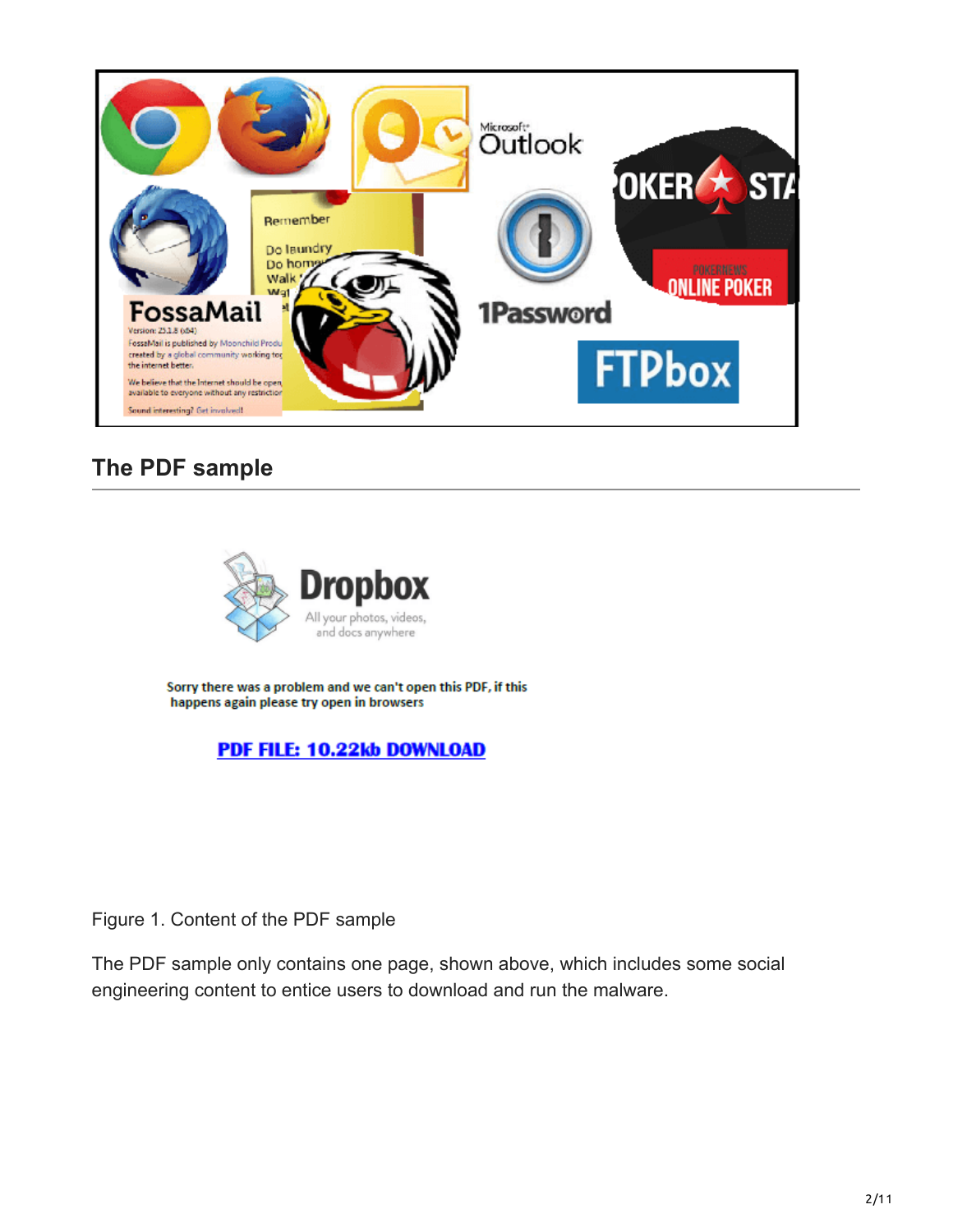000003d0h: 38 20 30 20 6F 62 6A 0D 3C 3C 2F 54 79 70 65 2F ; 8 0 obj. << /Type/ 000003e0h: 41 6E 6E 6F 74 2F 53 75 62 74 79 70 65 2F 4C 69 ; Annot/Subtype/Li 000003f0h: 6E 6B 2F 52 65 63 74 5B 37 32 2E 37 32 20 34 35 ; nk/Rect[72.72 45 00000400h: 39 2E 33 35 39 39 39 20 35 31 32 2E 36 34 30 30 ; 9.35999 512.6400 00000410h: 31 20 37 33 38 5D 2F 42 6F 72 64 65 72 5B 30 20 : 1 7381/Border[0 00000420h: 30 20 30 5D 2F 43 5B 30 20 30 20 30 5D 2F 46 20 ; 0 0]/C[0 0 0]/F 00000430h: 34 2F 50 20 31 20 30 20 52 2F 41 20 39 20 30 20 ; 4/P 1 0 R/A 9 0 00000440h: 52 2F 48 2F 4E 3E 3E 0D 65 6E 64 6F 62 6A 0D 39 ; R/H/N>> 00000450h: 20 30 20 6F 62 6A 0D 3C 3C 2F 53 2F 55 52 49 2F; 0 obj. < / 8/URI/ 00000460h: 55 52 49 28 68 74 74 70 3A 2F 2F 31 39 34 2E 38 ; URI (http://194.8 00000470h: 38 2E 31 30 35 2E 32 30 32 2F 7E 6E 69 6E 6A 61 ; 8.105.202/~ninja 00000480h: 67 72 6F 2F 70 64 66 73 2F 51 55 4F 54 41 54 49 ; gro/pdfs/QUOTATI 00000490h: 4F 4E 2E 65 78 65 29 3E 3E 0D 65 6E 64 6F 62 6A ; ON.exe) >>.endobj

Figure 2. Objects inside the PDF sample

According to the sample content (Figure 2), an annotation object in the sample includes an URI action, where the malware is downloaded.

#### **Add itself to Startup folder**

When this malware is executed the very first time, it copies itself to "%AppData%\subfolder", and renames it as "citrio.exe" in my test enviroment. It then creates a VBS file which can start "citrio.exe". Figure 3 shows its code. The VBS file is added into the system Start Menu so it can automatically run whenever the system starts. After all these actions are complete, "citrio.exe" is started.



Figure 3. The VBS file in Startup with its code

### **How the new Loki variant works**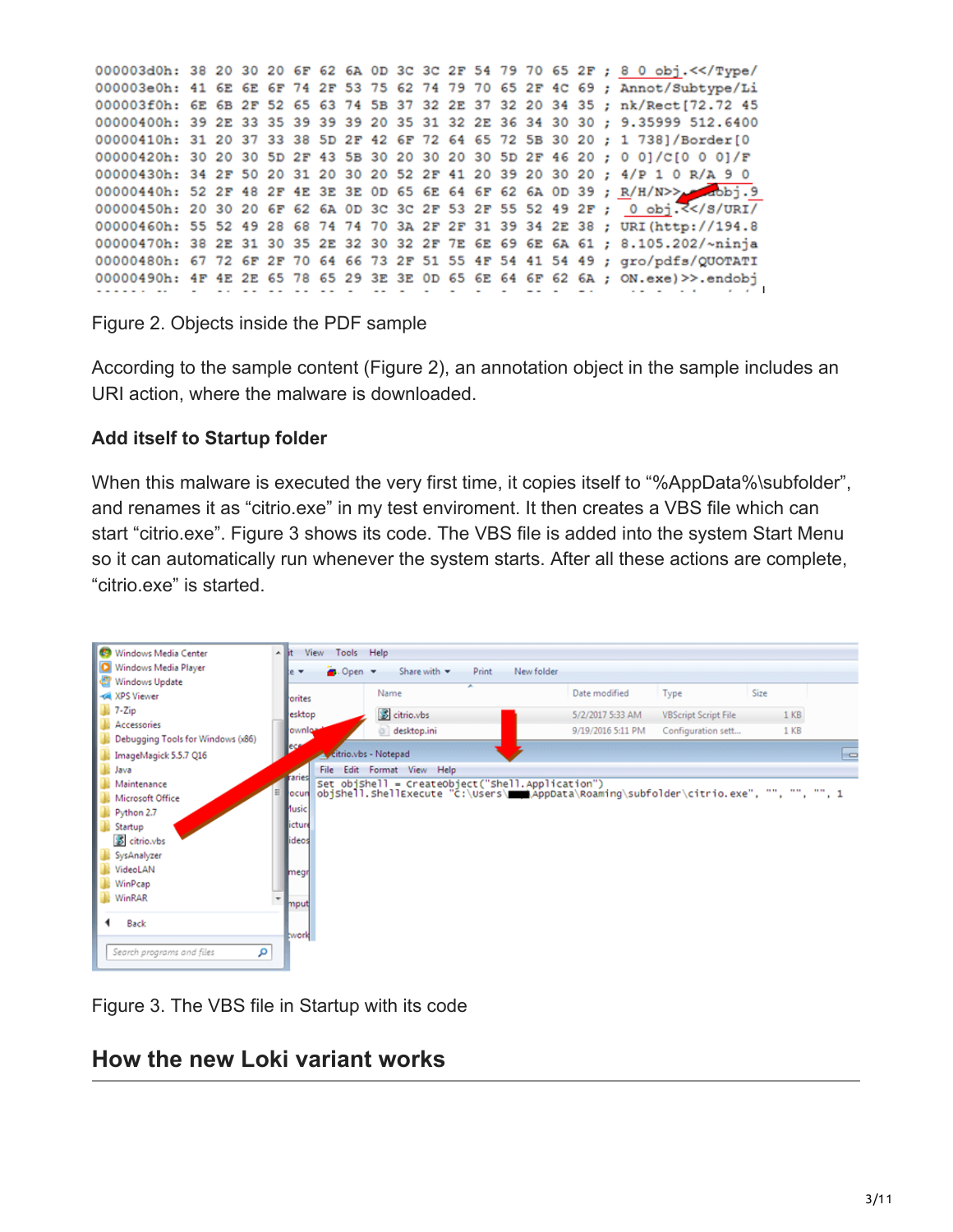All the APIs being called in this malware are hidden, which will be restored before calling. This increases the difficulty for researchers to analyze it. Figure 4 shows an example. After calling the sub 4031E5 function with the hash(C5FA88F1h) and DLL number (0Ah), eax points to the API "CommandLineToArgvW".

| 00:00413838 sub 413838 |      | proc near                  | <b>: CODE XREF: st</b> |
|------------------------|------|----------------------------|------------------------|
| 100:00413838           |      |                            |                        |
| 100:00413838 arq 0     |      | 8<br>$=$ dword ptr         |                        |
| 100:00413838 arq 4     |      | dword ptr<br>8C h          |                        |
| 100:00413838           |      |                            |                        |
| 100:00413838           | push | ebp                        |                        |
| 100:00413839           | mov  | ebp, esp                   |                        |
| <b>100:0041383B</b>    | push | g                          |                        |
| 100:0041383D           | push | G                          |                        |
| 100:0041383F           | push | 0C5FA88F1h                 |                        |
| 100:00413844           | push | 0A h                       |                        |
| 100:00413846           | call | sub 4031E5                 |                        |
| 100:0041384B           | push | [ebp+arq 4]                |                        |
| 100:0041384E           | push | [ebp+arq 0]                |                        |
| 100:00413851           | call | eax ;==>CommandLineToArquW |                        |
| 100:00413853           | pop  | ebp                        |                        |
| 100:00413854           | retn |                            |                        |
| 00:00413854 sub 413838 |      | endp                       |                        |

Figure 4. Restoring the hidden API

The author of the malware has written a number of functions for stealing credentials from a victim's machine. There is an array that is used to store the function pointers. Figure 5 shows part of the function pointers.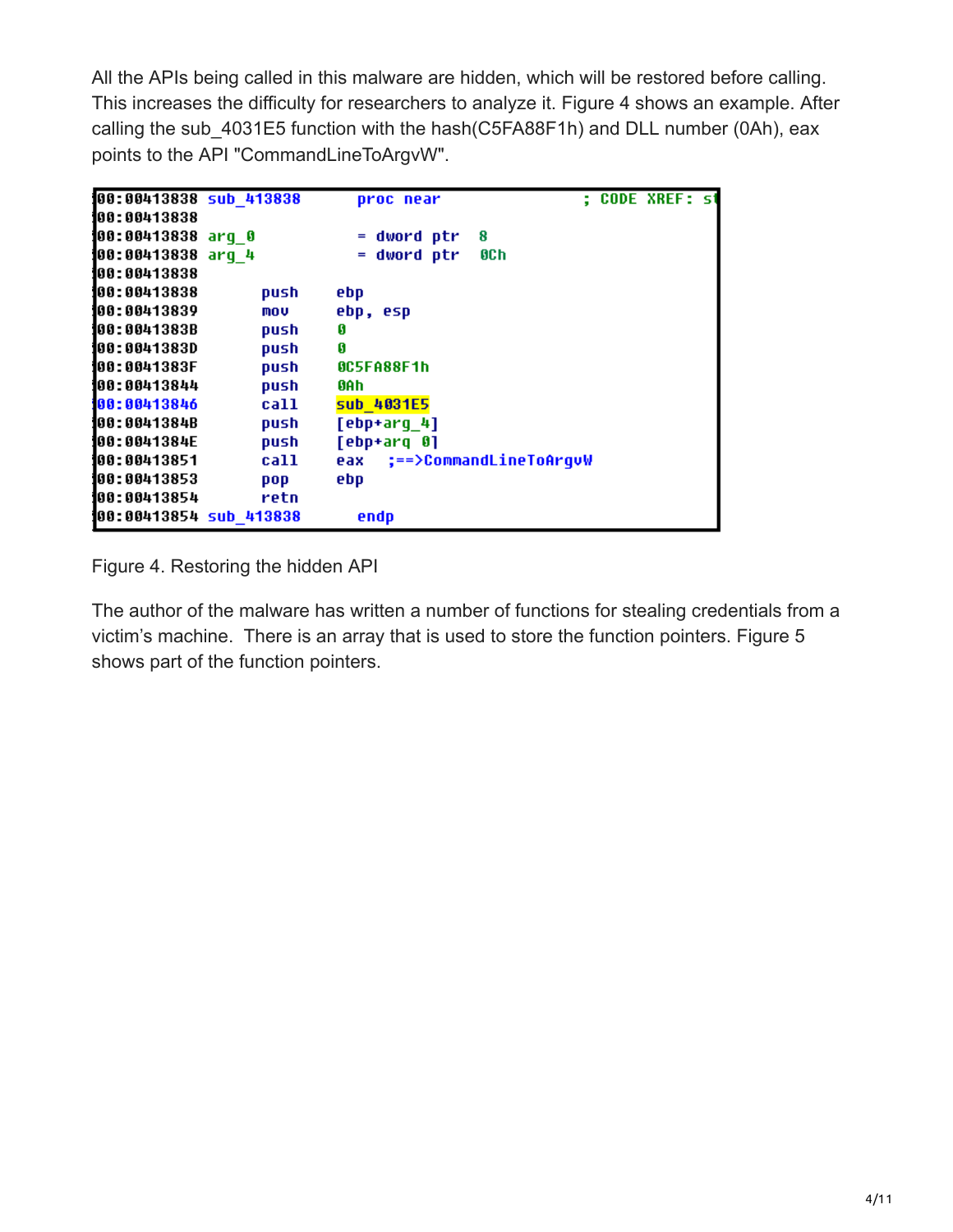| = mov  | edp+var 190 ,<br>8 UN                                            |
|--------|------------------------------------------------------------------|
| mov    | [ebp+var_198],<br>81h                                            |
| mov    | [ebp+var_194], offset sub_4092CC ;<br>;;Mozilla Firefox          |
| mov    | [ebp+var_190], offset sub_4091F6<br>;;IceDragon                  |
| mov    | [ebp+var 18C], offset sub 40C9C2<br>Safari                       |
| mov    | [ebp+var 188], offset sub 40922A<br>::K-Meleon                   |
| mov    | [ebp+var 184], offset sub 409A77<br>Mozilla SeaMonkey            |
| mov    | [ebp+var_180], offset sub_40910D<br>Mozilla Flock                |
| mov    | [ebp+var_17C], offset sub 409046<br><b>METGATE Black Hawk</b>    |
| mov    | [ebp+var 178], offset sub 40929E<br>;Lunascape                   |
| mov    | [ebp+var_174], offset sub_407042<br>Comodo Dragon                |
| mov    | [ebp+var_170], offset sub 40/D6E<br>Opera Next                   |
| mov    | [ebp+var_16C], offset sub_#0C5DF<br>QtWeb                        |
| mov    | [ebp+var_168], offset sub/40C71A<br>QupZilla                     |
| mov    | [ebp+var_164], offset sub_408952<br>;Internet Explorer           |
| mov    | offset sob 40C509<br>[ebp+var_160],<br>;Opera                    |
| mov    | 8pecxstudios<br>[ebp+var_15C],<br>offset \$ub_4090AA             |
| mov    | Mozilla Pale Moon<br>$[$ ebp+var $_1$ 158],<br>offset sub_4094E7 |
| mov    | $[$ ebp+var $_1$ 154],<br>Mozilla Waterfox<br>offset/sub_409CAE  |
| mov    | [ebp+var_150],<br>offset sub 400B78<br>; IM Pidqin               |
| mov    | [ebp+var_14C],<br>SuperPutty<br>offset sub 410676                |
| mov    | ;FTPShell<br>[ebp+var_148],<br>offset sub 40F44A                 |
| mov    | [ebp+var_144],<br>offset<br>sub 40F73D<br><b>NppFTP</b>          |
| mov    | [ebp+var 140],<br>offset sub 40F6A3<br>oZone3D MyFTP             |
| mov    | [ebp+var 13C],<br>offset sub 40F3B3<br><b>FTPBox</b>             |
| mov    | [ebp+var_138],<br>sherrod FTP<br>offset sub 410611               |
| mov    | [ebp+var 134],<br>offset sub 40F420<br>FTP Now                   |
| mov    | [ebp+var_130],<br>NexusFile<br>offset sub 40F705                 |
| mov    | [ebp+var_12C],<br>offset sub 410CD1<br>NetSarang xftp            |
| mov    | [ebp+var 128], offset sub 40ED17<br>EasyFTP                      |
| mov    | [ebp+var_124], offset sup_410410<br>SftpNetDrive                 |
| mov    | [ebp+var 120], offset sud 40F49E<br>;AbleFTP                     |
| mov    | [ebp+var_11C], offset sub ↓0F561<br>JaSFtp                       |
| mov    | [ebp+var 118], offset sub 40F4AA<br>;Automize                    |
| mov    | [ebp+var_114], offset sub_40ECDE<br>Cyberduck                    |
| mov    | [ebp+var 110], offset sub 40F45下<br>FullSync                     |
| mov    | [ebp+var_10C], offset sub_40F3E8<br><b>WIPInfo</b>               |
| mov    | [ebp+var 108], offset sub 40F56D<br><b>LinasFTP</b>              |
| MOV    | [ebp+var_104], offset sub_40F12F ; ;FileZilla                    |
| mov    | [ebp+var_100], offset sub_41064C ; Staff-FTP                     |
| mov    | [ebp+var FC], offset sub 40E97C ; ;BlazeFtp                      |
| mov    | [ebp+var_F8], offset sub_40F6E7 ; Fastream NETFile               |
| mov    | [ebp+var F4], offset sub 40F489 ;<br>;GoFTP                      |
| mov    | [ebp+var_F0], offset sub_40E8A3 ;<br><b>Estsoft ALFTP</b>        |
| mov    | [ebp+var_EC], offset sub 40F474 ; DeluxeFTP                      |
| MOV    | [ebp+var_E8], eax ; ;;GHISLER                                    |
| mov    | [ebp+var E4], offset sub 40F3C5 ; FTPGetter                      |
| mov    | [ebp+var_E0], offset sub_410C98 ; WSFTP                          |
| mov    | [ebp+var DC], offset sub 40E8B8 ; ;site.xml                      |
| ------ |                                                                  |

#### Figure 5. Array with function pointers

As you may have noticed, I added the comment behind each function to show you which software it steals credentials from. The malware calls those functions one by one in a loop. Here is the list of most of the software whose credentials can be stolen.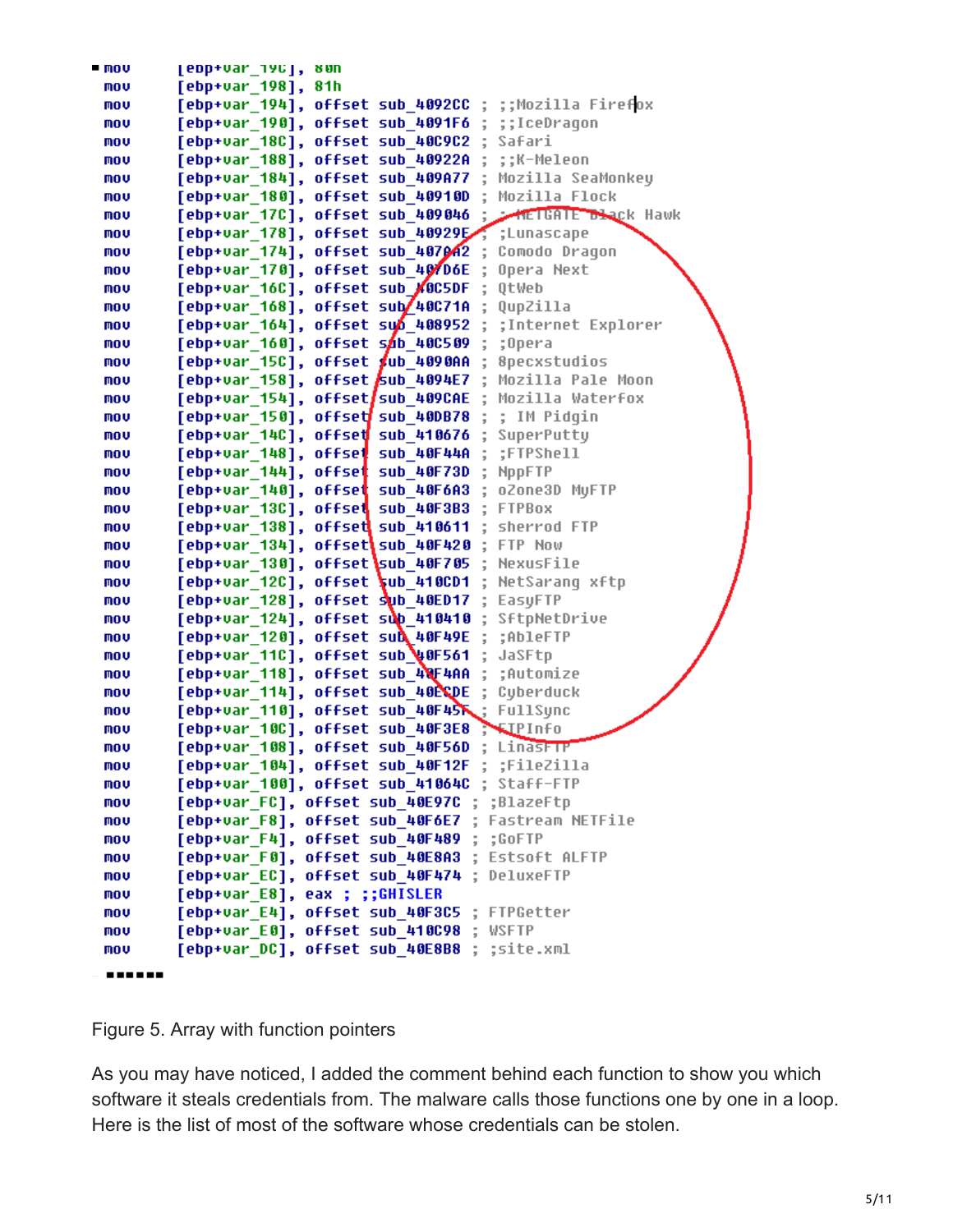#### **Browser software:**

Mozilla Firefox, IceDragon, Safari, K-Meleon, Mozilla SeaMonkey, Mozilla Flock, NETGATE Black Hawk, Lunascape, Comodo Dragon, Opera Next, QtWeb, QupZilla, Internet Explorer, Opera, 8pecxstudios, Mozilla Pale Moon, Mozilla Waterfox.

#### **IM software**:

Pidgin.

#### **FTP software:**

FTPShell, NppFTP, oZone3D MyFTP, FTPBox, sherrod FTP, FTP Now, NetSarang xftp, EasyFTP, SftpNetDrive, AbleFTP, JaSFtp, Automize, Cyberduck, FTPInfo, LinasFTP, FileZilla, Staff-FTP, BlazeFtp, FTPGetter, WSFTP, GoFTP, Estsoft ALFTP, DeluxeFTP, Fastream NETFile, ExpanDrive, Steed, FlashFXP, NovaFTP, NetDrive, SmartFTP, UltraFXP, FTP Now, FreshFTP, BitKinex, Odin Secure FTP Expert, NCH Software Fling, NCH Software ClassicFTP, WinFtp Client, WinSCP, 32BitFtp, FTP Navigator.

#### **Game software:**

Full Tilt Poker, PokerStars.

#### **File manager software:**

NexusFile, FullSync, FAR Manager, Syncovery, VanDyke SecureFX, Mikrotik Winbox.

#### **SSH/VNC client software:**

SuperPutty, Bitvise BvSshClient, VNC, KiTTY.

#### **Password manager software:**

mSecure, KeePass, EnPass, RoboForm, 1Password.

#### **Email client software:**

Mozilla Thunderbird, foxmail, Pocomail, IncrediMail, Gmail Notifier Pro, DeskSoft CheckMail, Softwarenetz Mailing, Opera Mail, Postbox email, Mozilla FossaMail, Internet Mail, MS Office Outlook, WinChips, yMail2, Flaska.net Trojita, TrulyMail.

#### **Notes/Todo list software:**

To-Do DeskList, Stickies, NoteFly, Conceptworld Notezilla, Microsoft StickyNotes.

### **Stealing Microsoft Outlook Credentials and Stickies Pictures**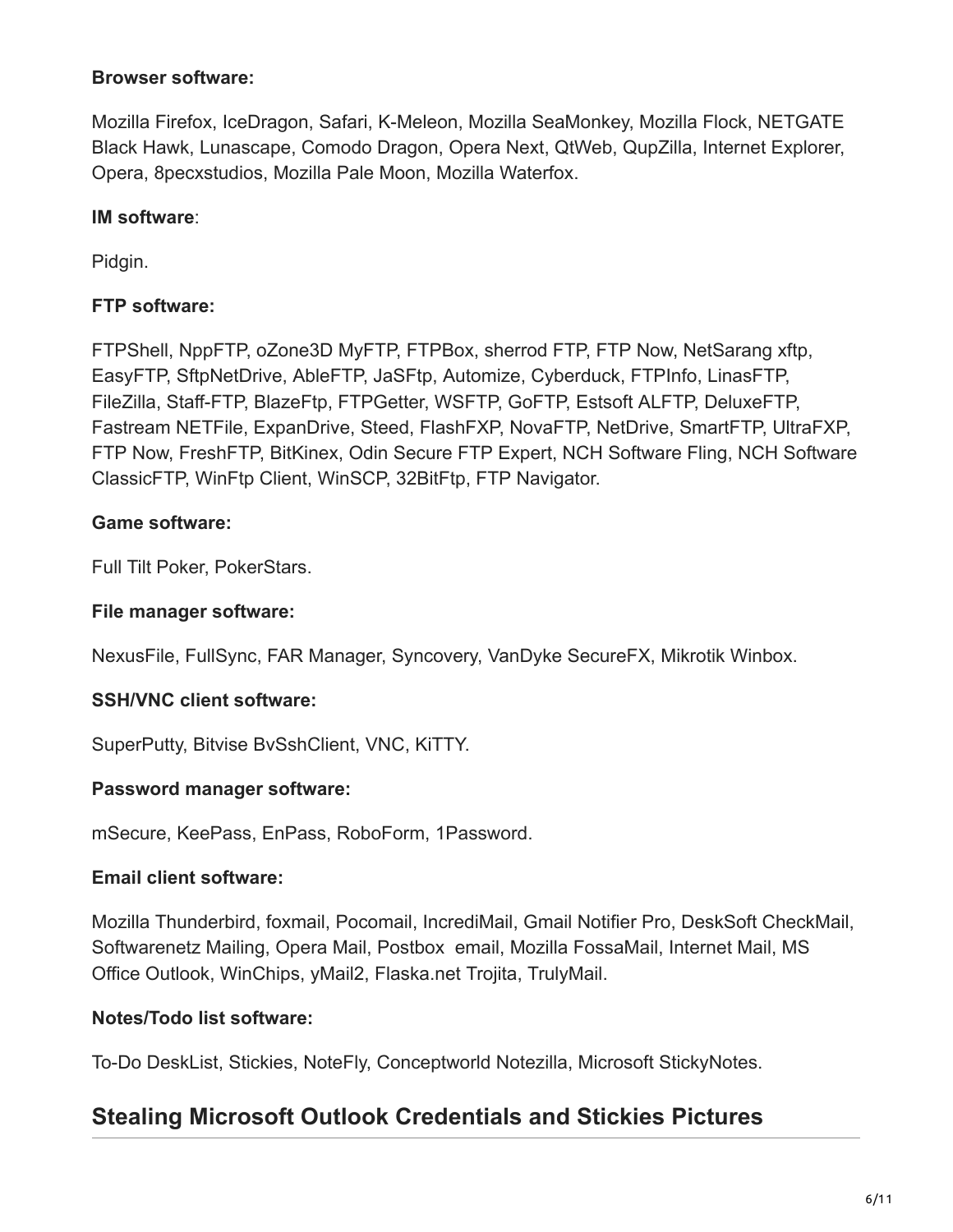From the above analysis, it is clear that this new Loki variant is capable of stealing credentials from more than 100 different software tools (if installed.) In this section, we are going to present how it steals the credentials of Microsoft Outlook and pictures from Stickies.

To do this, It goes through three sub-keys (for three different versions) in the system registry to get saved email accounts, email addresses, username, password, SMTP, POP3, IMAP related information, and so on.

| $\begin{array}{c c c c c c} \hline \multicolumn{3}{c }{\mathbf{C}} & \multicolumn{3}{c }{\mathbf{C}} & \multicolumn{3}{c }{\mathbf{X}} \\\hline \multicolumn{3}{c }{\mathbf{C}} & \multicolumn{3}{c }{\mathbf{D}} & \multicolumn{3}{c }{\mathbf{X}} \\\hline \multicolumn{3}{c }{\mathbf{C}} & \multicolumn{3}{c }{\mathbf{D}} & \multicolumn{3}{c }{\mathbf{X}} \\\hline \multicolumn{3}{c }{\mathbf{D}} & \multicolumn{3}{c }{\mathbf{D}} & \multicolumn$<br>Registry Editor |                                                                                                                     |             |           |      |                                |  |                                                       |                |                     |
|--------------------------------------------------------------------------------------------------------------------------------------------------------------------------------------------------------------------------------------------------------------------------------------------------------------------------------------------------------------------------------------------------------------------------------------------------------------------------------|---------------------------------------------------------------------------------------------------------------------|-------------|-----------|------|--------------------------------|--|-------------------------------------------------------|----------------|---------------------|
| File:                                                                                                                                                                                                                                                                                                                                                                                                                                                                          | Edit                                                                                                                | <b>View</b> | Favorites | Help |                                |  |                                                       |                |                     |
|                                                                                                                                                                                                                                                                                                                                                                                                                                                                                |                                                                                                                     |             |           |      | 67dd770579c5f A                |  | Name                                                  | <b>Type</b>    | Data                |
|                                                                                                                                                                                                                                                                                                                                                                                                                                                                                |                                                                                                                     |             |           |      | 6e438068d27c5                  |  | ab) (Default)                                         | REG SZ         | (value not set)     |
|                                                                                                                                                                                                                                                                                                                                                                                                                                                                                |                                                                                                                     |             |           |      | 72fa4a890b679<br>7b625551f5d46 |  | <b>Big</b> Account Name                               | REG_B          | 00 72 0             |
|                                                                                                                                                                                                                                                                                                                                                                                                                                                                                |                                                                                                                     |             |           |      | 7e0d0d022b41                   |  | ab clsid                                              | REG_SZ         | 11-B0D(             |
|                                                                                                                                                                                                                                                                                                                                                                                                                                                                                |                                                                                                                     |             |           |      | 8008ebdb6520c                  |  | Delivery Folder Entry D                               | REG_B          | 00 12 5             |
|                                                                                                                                                                                                                                                                                                                                                                                                                                                                                |                                                                                                                     |             |           |      | 8503020000000                  |  | Delivery Store EntryID                                | REG_B          | 00 38 al            |
|                                                                                                                                                                                                                                                                                                                                                                                                                                                                                |                                                                                                                     |             |           |      | 8a3cd5a402847                  |  | <b>Big</b> Display Name                               | REG_B          | 00 74 00            |
|                                                                                                                                                                                                                                                                                                                                                                                                                                                                                |                                                                                                                     |             |           |      | 9207f3e0a8b11                  |  | <b>Pro</b> Email                                      | REG_B          | 00 72 0             |
|                                                                                                                                                                                                                                                                                                                                                                                                                                                                                |                                                                                                                     |             |           |      | 924c08c1a0baa                  |  | <b>Big</b> Leave on Server                            | REG_D          | 003 (917)           |
|                                                                                                                                                                                                                                                                                                                                                                                                                                                                                |                                                                                                                     |             |           |      | 9375CFF041311                  |  | <mark>ใช้</mark> Mini UID<br><b>Big</b> POP3 Password | REG_D          | 43b (111            |
|                                                                                                                                                                                                                                                                                                                                                                                                                                                                                |                                                                                                                     |             |           |      | 00000001<br>00000002           |  | <b>BUPOP3</b> Server                                  | REG_B<br>REG_B | 00 00 d<br>00 70 OC |
|                                                                                                                                                                                                                                                                                                                                                                                                                                                                                |                                                                                                                     |             |           |      | 00000008                       |  | ให้ใ POP3 User                                        | REG_B          | 00 72 0             |
|                                                                                                                                                                                                                                                                                                                                                                                                                                                                                |                                                                                                                     |             |           |      | 0000000a                       |  | Preferences UID                                       | REG_B          | 86 c8 all           |
|                                                                                                                                                                                                                                                                                                                                                                                                                                                                                |                                                                                                                     |             |           |      | 0000000b                       |  | <b>BU</b> SMTP Secure Connection                      | REG_D          | 000(0)              |
|                                                                                                                                                                                                                                                                                                                                                                                                                                                                                |                                                                                                                     |             |           |      | 0000000c                       |  | <b>Mo SMTP Server</b>                                 | REG_B          | 00 74 0             |
|                                                                                                                                                                                                                                                                                                                                                                                                                                                                                |                                                                                                                     |             |           |      | 94ddbfd958a73                  |  |                                                       |                |                     |
|                                                                                                                                                                                                                                                                                                                                                                                                                                                                                |                                                                                                                     |             |           |      | a5e78ad66cdd6                  |  |                                                       |                |                     |
|                                                                                                                                                                                                                                                                                                                                                                                                                                                                                |                                                                                                                     |             |           |      | aacd5a622c8de                  |  |                                                       |                |                     |
|                                                                                                                                                                                                                                                                                                                                                                                                                                                                                |                                                                                                                     |             |           |      | ac257e01932c8                  |  |                                                       |                |                     |
|                                                                                                                                                                                                                                                                                                                                                                                                                                                                                |                                                                                                                     |             |           |      | b72f0aa83a4dd_                 |  |                                                       |                |                     |
| $\leftarrow$                                                                                                                                                                                                                                                                                                                                                                                                                                                                   |                                                                                                                     | Ш           |           |      |                                |  | m,<br>∢                                               |                |                     |
|                                                                                                                                                                                                                                                                                                                                                                                                                                                                                | Computer\HKEY_CURRENT_USER\Software\Microsoft\Windows NT\CurrentVersion\Windows Messaging Subsystem\Profiles\Outloc |             |           |      |                                |  |                                                       |                |                     |

The three sub-keys are:

Figure 6. Microsoft Outlook saves credentials in the registry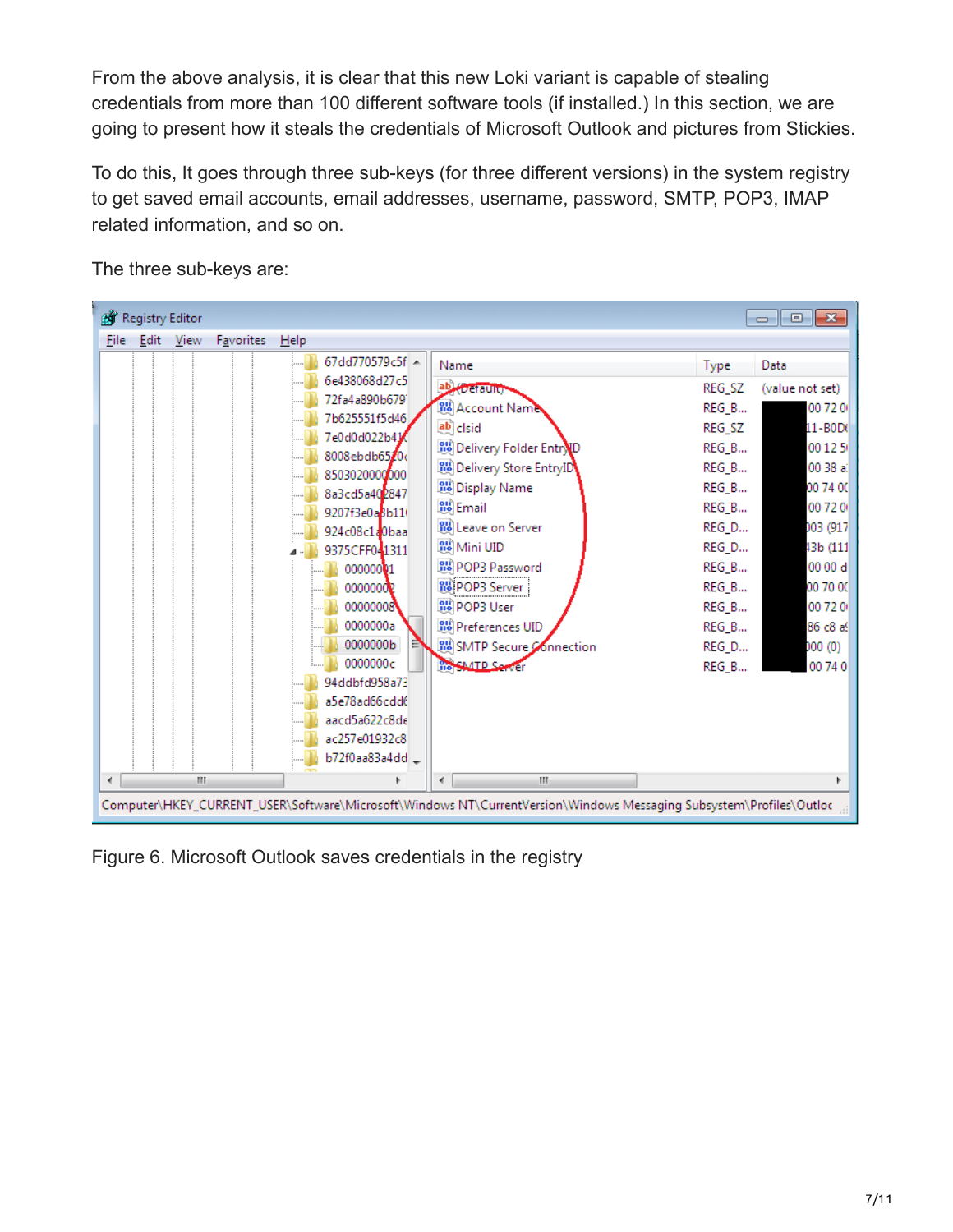```
esi, offset aSmtpPassword2 ; "SMTP Password2"
mov
lea
        edi, [ebp+var_130]
rep movsd
mou
        ecx, eax
        eax, eax
xor
MOVSW
mov
        [ebp+var_112], edx
        edi, [ebp+var_10A]
lea
        [ebp+var_10E], edx
mou
        esi, offset aPop3Password ; "POP3 Password"
mov
rep movsd
lea
        edi, [ebp+var_EE]
        esi, offset aImapPassword ; "IMAP Password"
mov
stosd
pop
        ecx
        7
push
stosd
         loc_40DAD8:
                                                    : CODEstosw
xor
                    ecx, [ebp+var_8]
            lea
lea
                     [ebp+var_8], edx
            mov
rep mousi
            push
                    ecx
lea
            push
                    eax
mov
                    dword ptr [ebx]
            push
stosd
            mov
                    esi, edx
pop
            MOV
                    edi, edx
push
                    Sub 404C4E
                                     ; ; SHQueryValueExW
            call
stosd
            mov
                    ebx, eax
stosw
            add
                    esp, OCh
xor
        edi, [ebp+var_BE]
lea
rep movsd
        edi, [ebp+var_A2]
lea
        esi, offset aHttpPassword ; "HTTP Password"
mov
stosd
```
Figure 7. Copying sub-key "POP3 Password"

What you can see in the above figures are the Outlook credentials in the system registry of my test enviroment. The malware is able to read them from here by calling the API "SHQueryValueExW". All stolen information is stored in a global buffer. See Figure 8.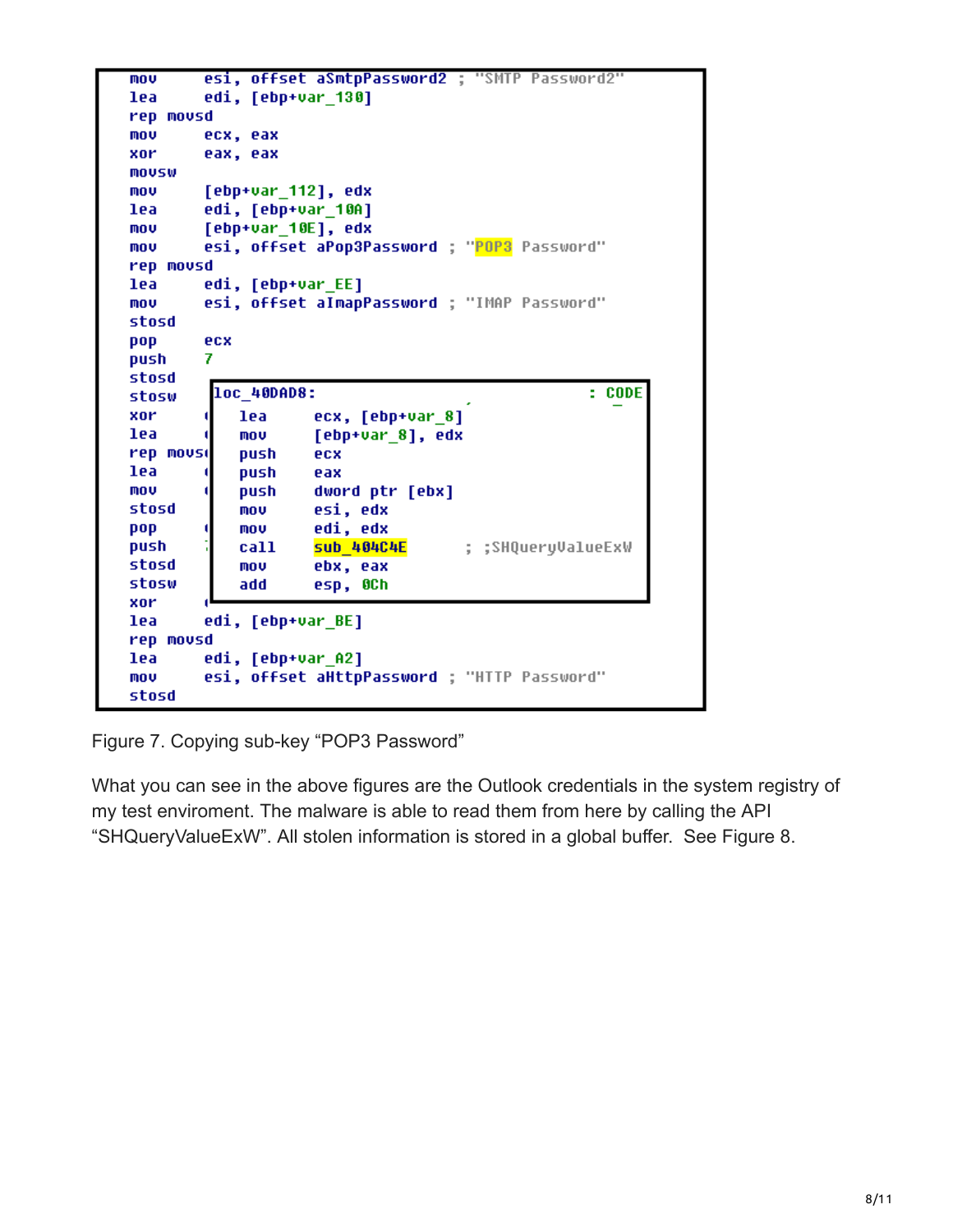

Figure 8. Stolen Outlook credentials in global buffer

For the Stickies attack, since I didn't have that software installed I simply modified my test machine to simulate that it was installed. Here we go.

Figure 9 shows part of the code for Stickies. It gets the strings "\*.png", "\*.rtf",

"%s\stickies\images" dynamically created before using. The malware steals png and rtf files from the sub-folders "\stickies\images" and "\stickies\rtf" in several system directories, such as %AppData%, %UserProfile%.

|   | 884118CB | push       | eax                                                     |
|---|----------|------------|---------------------------------------------------------|
|   | 004110CC | <b>NOV</b> | [ebp+var 2A], di                                        |
| ۰ | 004110D0 | no v       |                                                         |
|   | 004110D4 | MOV        | [ebp+var_1C], cx                                        |
|   | 004110D8 | call       | sub_412093 ; ;;go through all directories.              |
|   | 884118DD | push       | offset sub 41113E ; read file                           |
|   | 004110E2 | push       | esi                                                     |
|   | 004110E3 | push       | esi                                                     |
|   | 004110E4 | lea        | eax, [ebp+var 38]                                       |
| ۰ | 884118E7 | push       | eax                                                     |
| ٠ | 004110E8 | lea        | eax, [ebp+var 18]                                       |
|   | 004110EB | push       | esi                                                     |
|   | 004110EC | push       | : ::*.rtf %S\stickies\rtf<br>eax                        |
|   | 004110ED | call       | ; ;;go through all directories.<br>sub 412093           |
| ۰ | 004110F2 | push       | esi                                                     |
|   | 004110F3 | push       | esi                                                     |
| ٠ | 004110F4 | push       | ds:dword 49FC64                                         |
| ۰ | 884118FA | call       | ; ;;;;write data to global buffer.<br><b>SUb 413ACA</b> |
|   | 884118FF | push       | ds:dword 49FC64                                         |
|   | 88411185 | call       | sub 405695<br>; ;;memset and HeapFree                   |
|   | 0041110A | add        | esp, 40h                                                |
| ۰ | 0041110D | xor        | eax, eax                                                |
| ۰ | 0041110F | inc        | eax                                                     |
| ۰ | 88411118 | pop        | edi                                                     |
|   | 88411111 | pop        | esi                                                     |
|   | 88411112 | pop        | ebx                                                     |
|   |          |            |                                                         |

Figure 9. Code snippet for Stickies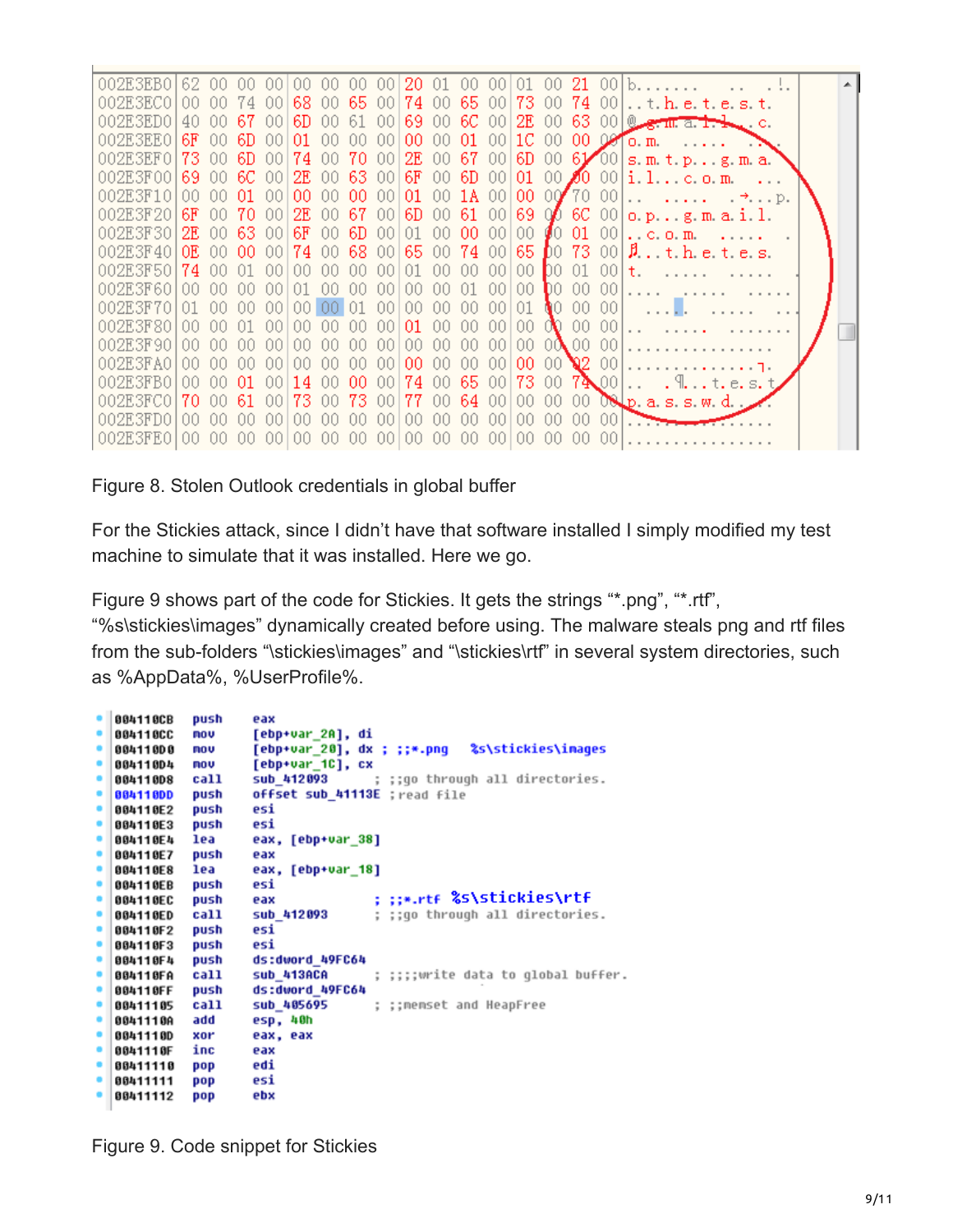I created a sub-folder "%AppData%\stickies\images" and put a .png file into it. Loki reads the png file into that global buffer behind the Outlook data. It also collects system information from the victim's machine, such as computer name, user name, processor property, etc. After all collected information is ready, it sends them to its C&C server using a HTTP POST request, the body of which is the data stolen from the victim's machine. And the data is delivered in a kind of compression format. Figure 10 shows a screenshot of the packet in WireShark.



Figure 10. Send the data stolen from Outlook and Stickies to the C&C server

### **Solution**

The URL "194.88.105.202/~ninjagro/pdfs/QUOTATION.exe" has been rated as **Malicious Websites** and "online-prodaja.rs/tz/Panel/five/fre.php" as **Phishing** by the FortiGuard Webfilter service.

The downloaded exe file has been detected as **W32/Injector.DONO!tr** and the PDF file as **Data/Loki\_Phish.A!tr** by the FortiGuard Antivirus service.